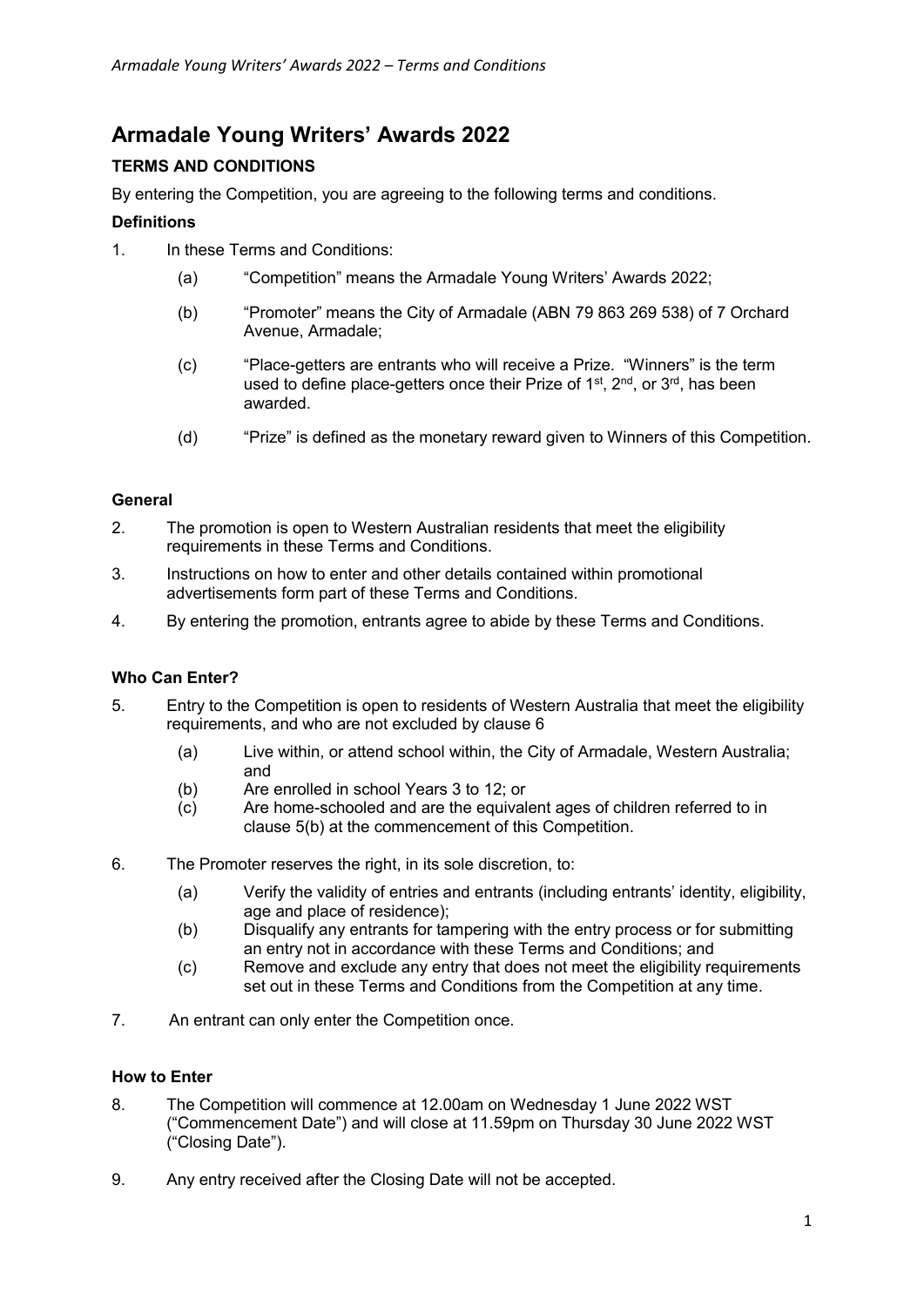- 10. No responsibility is accepted for incomplete, late, lost, delayed, or misdirected entries.
- 11. In order to enter, entrants must:
	- (a) Submit entries online by completing the entry form online at https://library.armadale.wa.gov.au/armadale-young-writers-awards and
	- (b) Register your:
		- (i) Full Name
			- (ii) Postal Address (Including Suburb and Postcode)
			- (iii) Parent Name
			- (iv) Parent Phone Number
			- (v) Parent Email Address
			- (vi) Name of School
			- (vii) Year at School
			- (viii) English or Class Teacher's Name
			- (ix) Date of Birth
			- (x) Gender
			- (xi) Word count.
			- (xii) Title of Entry
	- (c) Entries submitted online must be:
		- (i) In Microsoft Word format (.docx)
		- (ii) Typed on A4 paper with margins, preferably Times New Roman, size 12.
		- (iii) Pages must be numbered.
	- (d) The entrants' name should not appear on entry pages.
	- (e) Entries must be submitted from an individual only. Joint entries are not eligible.
	- (f) Entries must:
		- (i) Have 2000 or less word count.
		- (ii) Be fiction prose (no poetry, scripts or graphic novels or illustrations).
		- (iii) Contain only original ideas.
		- (iv) Be entirely the student's own work.
- 12. The time of entry will be the time at which the completed entry form is received by the City of Armadale and must be before the close of competition on Thursday 30 June 11.59pm WST.
- 13. The Promoter reserves the right in its sole discretion to remove and exclude any entry from the Competition at any time.

## **The Prizes**

- 14. There are five (5) categories:
	- (a) Year 3 & 4
	-
	- $(b)$  Year 5 & 6<br>(c) Year 7 & 8 Year 7 & 8
	- $(d)$  Year 9 & 10
	- (e) Year 11 & 12
- 15. There are three (3) monetary prizes in each category (inclusive of GST):
	- $(a)$  $1<sup>st</sup>$  place \$200
	- $(b)$  $2<sup>nd</sup>$  place \$150
	- $(c)$  $3<sup>rd</sup>$  place \$100

Payments will be made via Electronic Funds Transfer approximately 1 month after the Award Presentartion.

- 16. All Place-getters will also receive:
	- (a) A trophy
	- (b) A certificate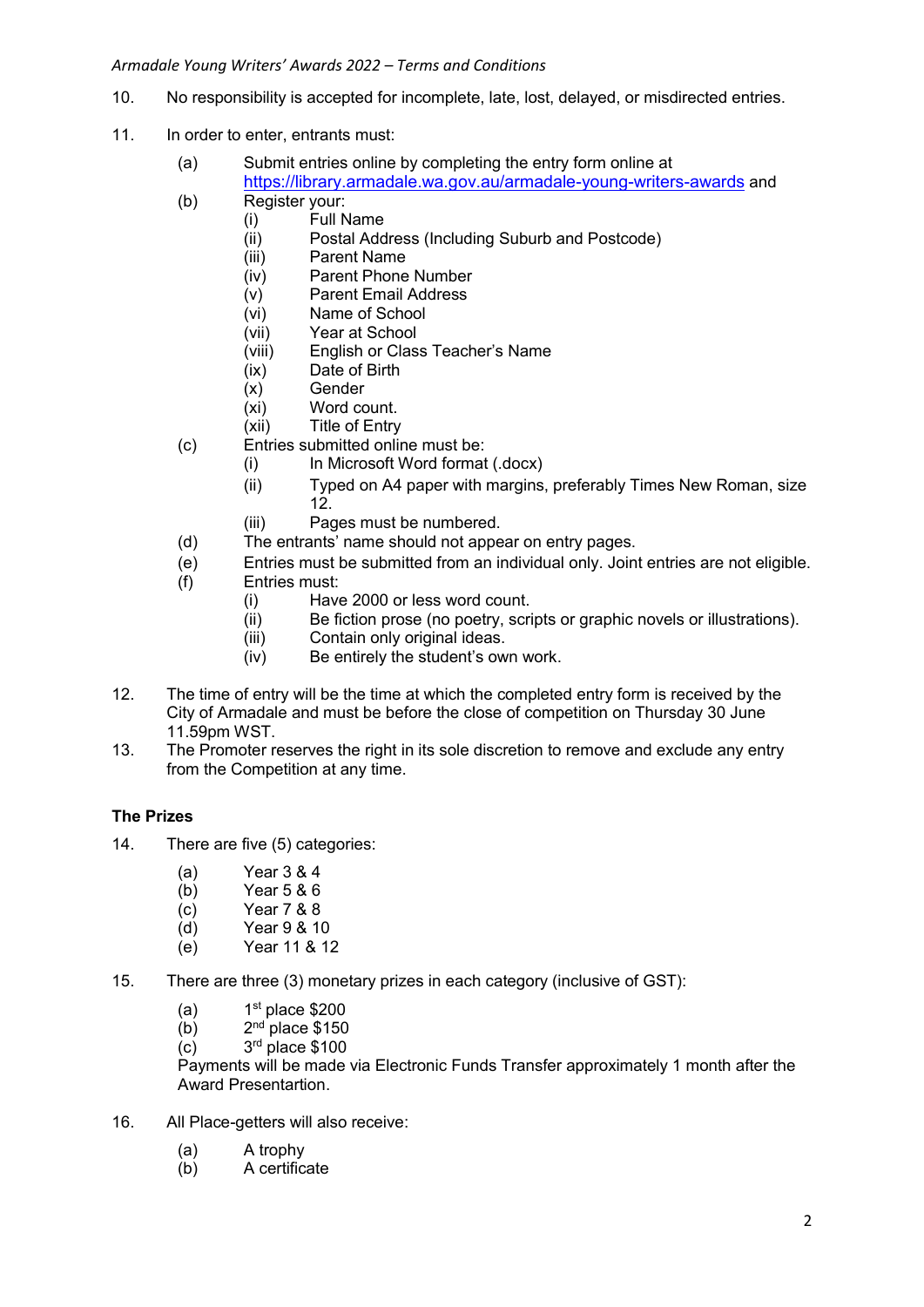- (c) One (1) free copy of the book containing all the Place-getting stories.
- 17. The Prize cannot be used in conjunction with any other offer from the respective Sponsor.
- 18. The Prize, regardless of whether claimed, unclaimed, or unused, cannot be refunded, exchanged or redeemed for cash.
- 19. Copies of the book will be available for purchase from Armadale Library after the Award announcements, while stocks last.
- 20. All of the Place-getters names, school and stories will be listed on the City's Library website after the Winners are announced.
- 21. One (1) additional prize will be awarded to the entry deemed Best Overall regardless of the category, which will consist of a voucher for purchasing books to the value of \$50 (inclusive of GST).
- 22. A Perpetual Trophy with the Best Overall student's name and School will be displayed in one of the City of Armadale Libraries. The School of this student will also be presented with a trophy to keep.
- 23. Place-getters will be contacted by phone, by the end of July. The recipients of  $1^{st}$ ,  $2^{nd}$ , and  $3<sup>rd</sup>$  place in each category and the best overall will be announced in early September.

#### **How to Win**

- 24. The judging will take place by 5pm on Friday, 15 July 2022 WST. The winners will be notified by telephone within 14 days. Entries will be judged by a panel arranged by the Promoters. Judges will determine the 1<sup>st</sup>, 2<sup>nd</sup>, and 3<sup>rd</sup> place awards for each category and the Best Overall winner.
- 25. The Winners' names may be published in the local newspapers and on Social Media, and will be on the City's Library website.
- 26. Place-getters will be presented with their Awards at an Award Presentation in early September (depending on COVID-19 situation at that time).
- 27. The Promoter reserves the right to request that the Prize winner's provide proof of age and/or proof of identity prior to awarding the Prize. Identification considered suitable for the verification is at the sole discretion of the Promoter.
- 28. The Promoter's decision (including any decisions as to Prize distribution) is final and the Promoter will not enter into correspondence regarding the result.
- 29. It is a condition of accepting the Prize that the winner must comply with all of these Terms and Conditions and the Prize supplier's requirements. To the extent of any inconsistency with these Terms and Conditions, the terms and conditions of the Prize supplier prevail.

## **No Liability**

- 30. All costs incurred by the entrant associated with entering this Competition and claiming the Prize are the responsibility of the entrant.
- 31. The Promoter may suspend, vary, or cancel the competition at any time at its sole discretion.
- 32. The Promoter reserves the right not to present an Award.
- 33. While the entrant retains copyright of any works submitted, they also grant the Promoter an irrevocable, royalty free licence to use and publish the supplied work. In all such cases, every reasonable effort will be made to acknowledge the source.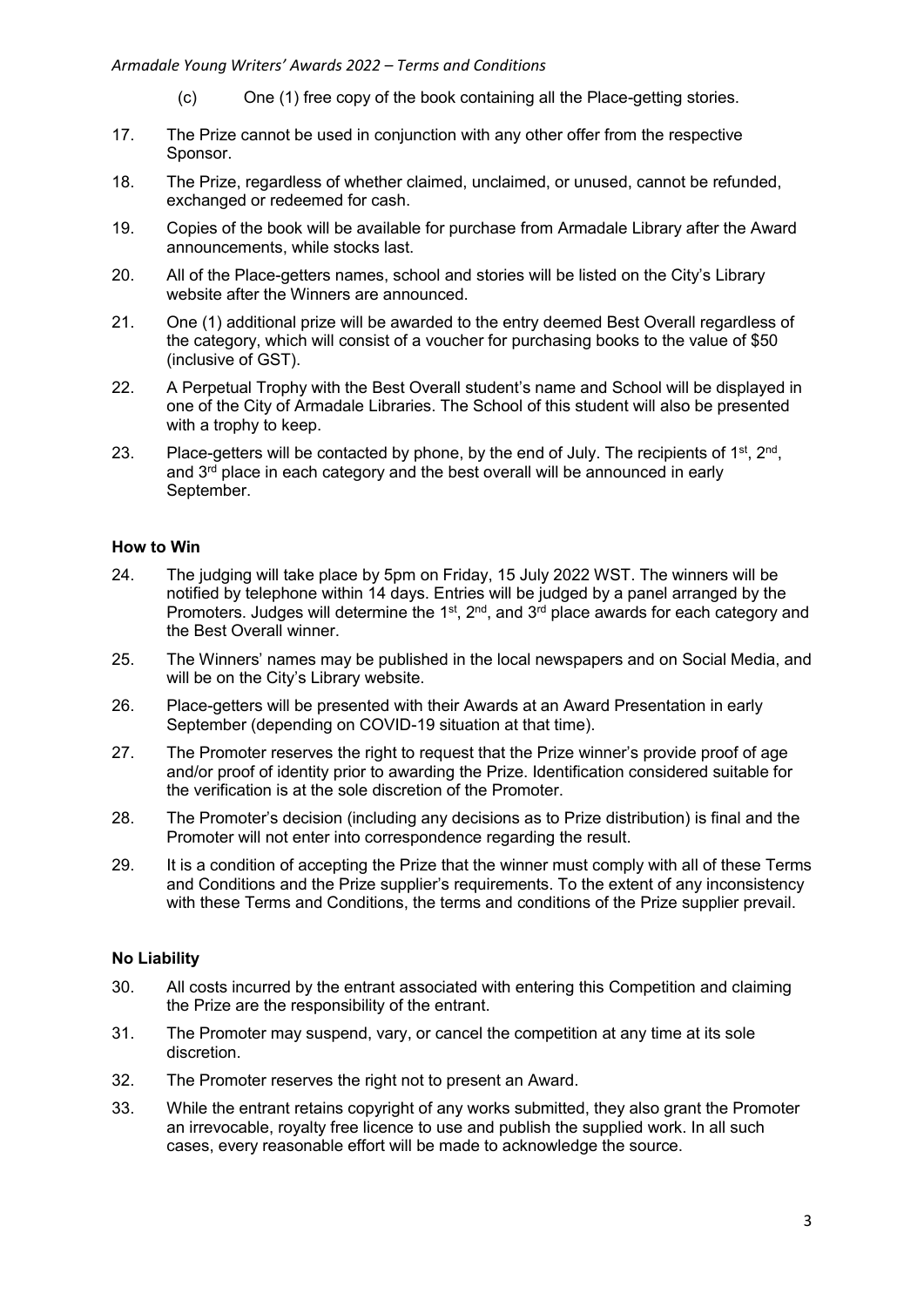- 34. All entrants unconditionally and irrevocably indemnify, release and discharge the Promoter, Sponsor, and their associated personnel, agencies and companies from any and all liability, cost, loss or expense arising out of participation in this Competition or acceptance or delivery of the Prize including (but not limited to) loss of income, personal injury and damage to property, whether direct or consequential, foreseeable, due to some negligent act or omission or otherwise.
- 35. The Promoter and Sponsor and their associated personnel, agencies and companies will not be responsible or liable for:
	- (a) Any loss or damage whatsoever or personal injury suffered or sustained, in connection with the Competition, the use, delivery or installation of the Prize or any act or omission of the Promoter, Sponsor, or their respective agents, employees or contractors;
	- (b) Damage of the Prize, or any element of the Prize, or the winner's property during installation or transport of the Prize;
	- (c) Prizes that are damaged, lost in transit, late, lost or misdirected delivery, or if any element of the Prize is not provided;
	- (d) Any error, omission, interruption, deletion, defect, delay in operation or transmission, communications line failure, theft or destruction or unauthorised access to or alteration of entries; or
	- (e) Any loss or damage sustained or incurred:
		- (i) If, for any reason, the Competition is suspended, varied or terminated at any time, with or without prior warning or publicity;
		- (ii) As a result of late, lost or misdirected entries;
		- (iii) As a result of any change in the value of the Prize, or any element of the Prize, occurring between the Commencement Date and the date that the Prize is claimed.
- 36. These indemnities and disclaimers apply to the full extent permitted by law.

## **Reserved Rights**

- 37. In all matters, all decisions of the Promoter will be final and cannot be contested. No correspondence or discussions will be entertained.
- 38. Failure by the Promoter to enforce any of its rights at any stage does not constitute a waiver of those rights.
- 39. The Promoter reserves the right to amend these Terms and Conditions or cancel the Competition at any time.

## **Privacy Details**

- 40. The Promoter is collecting entrant's personal information for the purpose of conducting and promoting this Competition, including for the purpose of identifying and notifying the Prize winners. Upon entry into this Competition, the Promoter may collect entrant's personal information, including name, address, age, telephone number and other contact details. The Promoter will not use this information for any purpose other than that outlined in these Terms and Conditions.
- 41. Each entrant's personal information will be handled in accordance with the Promoter's Privacy Statement. By providing personal information, each entrant agrees to the terms of the Promoter's Privacy Statement. The Promoter's Privacy Statement can be viewed at the Promoter's website at<https://www.armadale.wa.gov.au/privacy-statement>
- 42. By entering this Competition, each entrant acknowledges, agrees and expressly consents to the Promoter:
	- (a) Contacting the entrant by any means to let the entrant know about goods, services, or promotions/competitions which the Promoter considers may be of interest to the entrant;